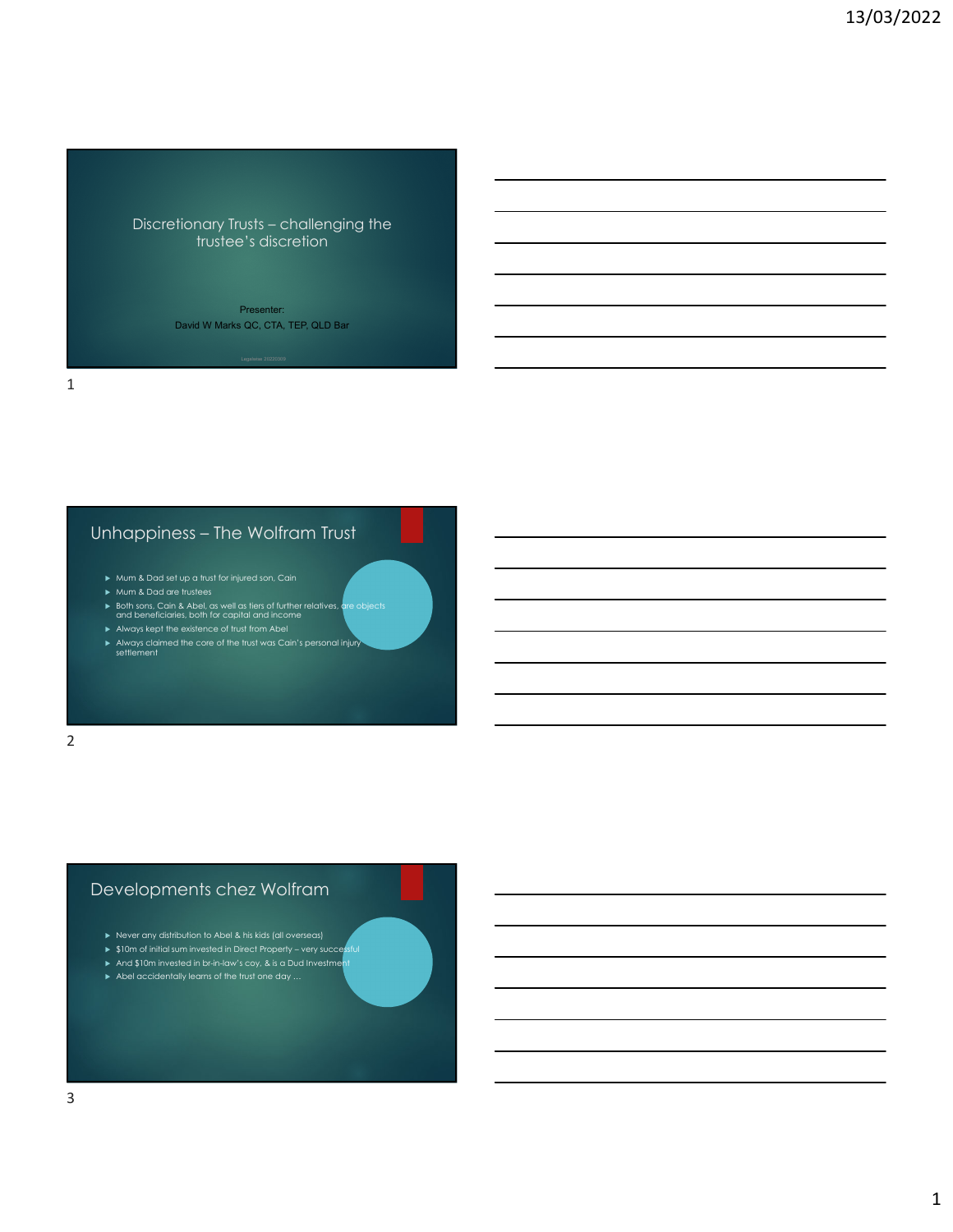# Information

- Without information cannot hold trustee to account Duty to inform of rights? – *Segelov's case*
- 
- -
- "trust" documents & "confidential" trust documents; Discretionary approach: *Erceg v Erceg* [2017] 1 NZLR 320 Privileged trust documents: *Lambie Trustee v Addleman [2021] 1 NZLR 307*
- 

# Bad investments

- Assuming post-1999 law applies
- Standard of conduct s22 *Trusts Act 1973 (Qd);*
- $\triangleright$  Now possible to ask that successes be set off against failures
	- But look at what you have to prove s24(1), 30B, 30C
	- Did they have a duty to supervise Dud Properties P/L?
	- Did they have an *Anti-Bartlett* clause: *Zhang Hong Li v DBS Bank (Hong Kong) Ltd* [2019] HKCFA 45

5

## Excluding Abel from benefit

- $\blacktriangleright$  Trustees have 2 reasons to exclude him
	- They feel threatened and annoyed by his probing They want to reduce land tax for the trust as a whole by removing a foreigner
- If Abel can prove the former was an operative or actuating purpose, it will look like fraud on a power
- 
- Always problems of proof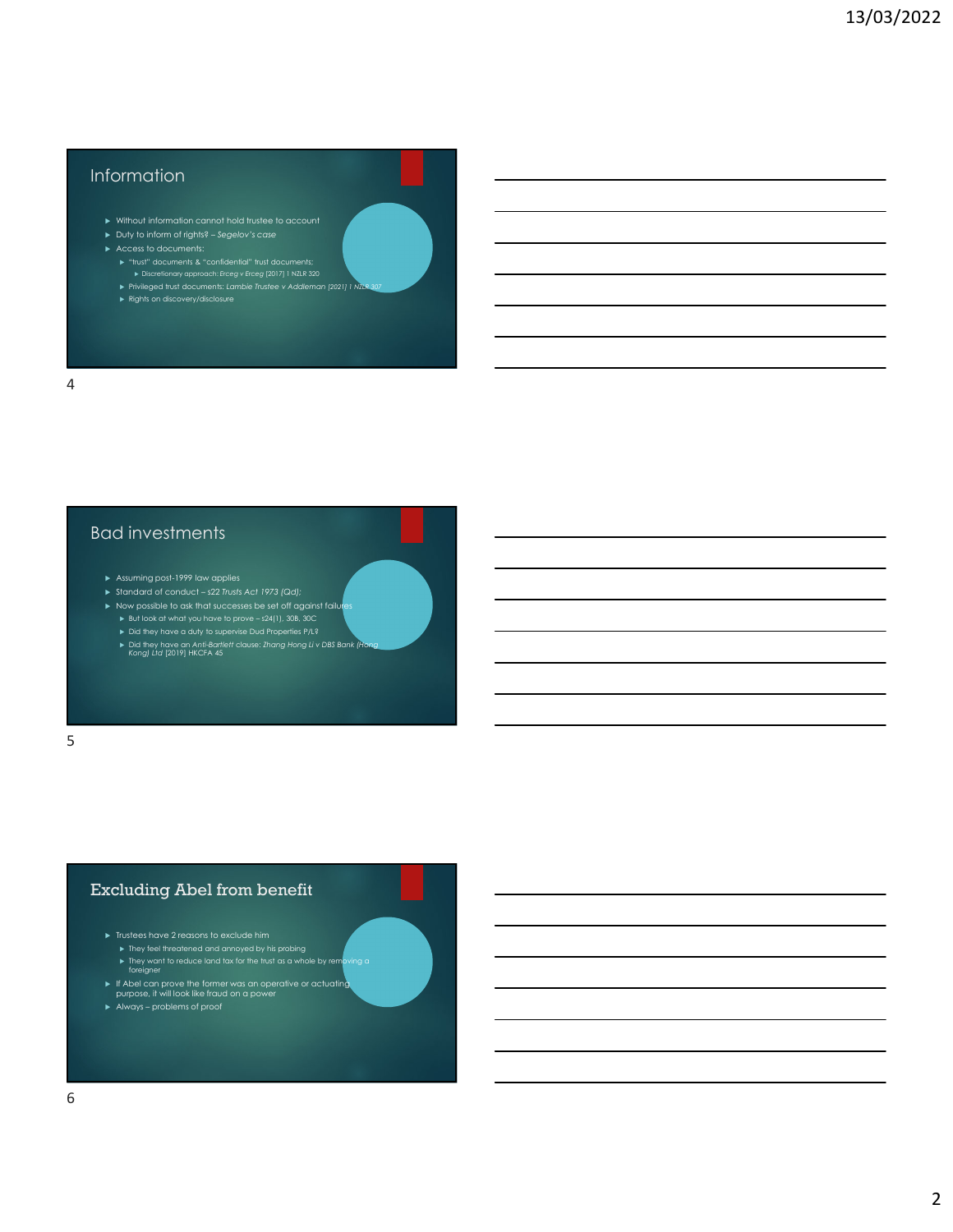## Attacking appointments of Y/K to **Cain**

- Again, this is a question of proper exercise of a power, eg
- Real problems of proof here
- 
- And why shouldn't the trustees take into account a beneficiary's disabilities in favouring him

#### 7

# Putting the shoe on the other foot

- $\blacktriangleright$  Abel becomes appointor on death of parents
- Abel appoints new trustee, Abel Trading, & he's sole director
- Abel Trading appoints the whole capital to Abel's kids
- - Set aside the appointment of the new trustee, or remove trustee? Set aside appointment of capital to Abel's kids?
- 8

## Tax effects

- Setting aside a distribution whether retroactive
- Other approaches where suitable:
	- Rectification correcting the expression in a directors' resolution distributing amounts in concept it just clarifies the written expression, so retroactive in a sense
	- Disclaimer sometimes you don't want a gift whether retroactive is on appeal to HCA, awaiting hearing (*Carter*).